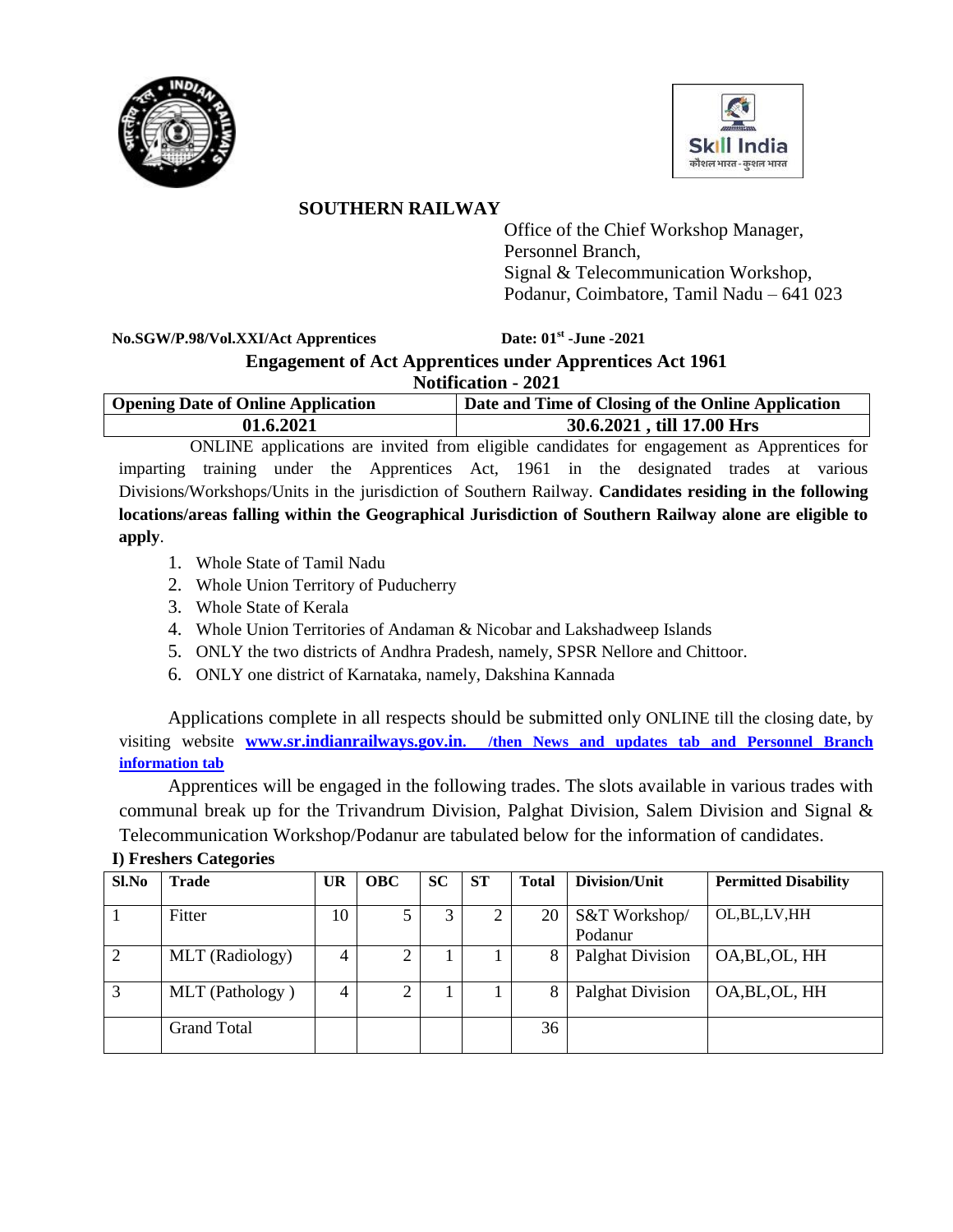| $\bullet$     |                                  |           |            |                          |                          |                    |
|---------------|----------------------------------|-----------|------------|--------------------------|--------------------------|--------------------|
| Sl.No         | <b>Designated Trade (Ex.ITI)</b> | <b>UR</b> | <b>OBC</b> | <b>SC</b>                | <b>ST</b>                | <b>Total Slots</b> |
|               | Fitter                           | 12        | 06         | 03                       | 02                       | 23                 |
| 2             | Turner                           | 03        | 02         | 01                       |                          | 06                 |
| 3             | Machinist                        | 03        | 02         | 01                       |                          | 06                 |
| 4             | Welder                           | 05        | 03         | $\Omega$                 | 01                       | 10                 |
| 5             | Electrician                      | 02        | 01         | 01                       | --                       | 04                 |
| 6             | <b>Electronics Mechanics</b>     | 02        | 01         | $\overline{\phantom{0}}$ | $\overline{\phantom{0}}$ | 03                 |
| $\mathcal{L}$ | <b>COPA</b>                      | 04        | 02         | 01                       | $\overline{\phantom{0}}$ | 07                 |
|               | <b>Grand Total</b>               |           |            |                          |                          | 59                 |

**II) Signal & Telecommunication work shop / Podanur, Coimbatore**

### **III) Trivandrum Division**

| Sl.No                       | <b>Designated Trade (Ex.ITI)</b> | <b>UR</b> | <b>OBC</b> | <b>SC</b>      | <b>ST</b> | <b>Total Slots</b> |
|-----------------------------|----------------------------------|-----------|------------|----------------|-----------|--------------------|
|                             | Welder (Gas & Electric)          | 96        | 51         | 29             | 14        | 190                |
| $\mathcal{D}_{\mathcal{L}}$ | Electrician                      | 70        | 38         | 21             | 11        | 140                |
| 3                           | Fitter                           | 63        | 34         | 19             |           | 125                |
| 4                           | Carpenter                        | 37        | 20         | 11             |           | 73                 |
|                             | <b>Electronics Mechanics</b>     | 24        | 12         |                |           | 46                 |
| 6                           | Plumber                          | 20        | 11         | 6              | 3         | 40                 |
| ⇁                           | Painter (General)                | 18        | 10         | 5              | 3         | 36                 |
| 8                           | Diesel Mechanic                  | 14        | 8          | $\overline{4}$ |           | 28                 |
| $\mathbf Q$                 | Draughtsman (Civil)              | 3         |            |                |           |                    |
|                             | <b>Grand Total</b>               |           |            |                |           | 683                |

## **IV) Palghat Division**

| Sl.No          | <b>Designated Trade (Ex.ITI)</b> | <b>UR</b> | <b>OBC</b>     | <b>SC</b>      | ST                      | <b>Total Slots</b> |
|----------------|----------------------------------|-----------|----------------|----------------|-------------------------|--------------------|
|                | <b>Mechanical</b>                |           |                |                |                         |                    |
| $\mathbf{1}$   | Welder (Gas & Electric)          | 18        | 9              | 5              | 3                       | 35                 |
| $\overline{2}$ | Carpenter                        | 15        | $\overline{8}$ | 5              | $\overline{2}$          | 30                 |
| $\overline{3}$ | Fitter                           | 22        | 11             | 6              | $\overline{3}$          | 42                 |
|                | <b>Total</b>                     |           |                |                |                         | 107                |
|                | <b>Engineering</b>               |           |                |                |                         |                    |
| $\mathbf{1}$   | Welder (Gas & Electric)          | 25        | 13             | $\overline{7}$ | $\overline{4}$          | 49                 |
| $\overline{2}$ | <b>Fitter</b>                    | 20        | 10             | 6              | $\overline{\mathbf{3}}$ | 39                 |
| $\overline{3}$ | Plumber                          | 22        | 11             | 6              | $\overline{3}$          | 42                 |
|                | <b>Total</b>                     |           |                |                |                         | 130                |
|                | <b>Electrical/GS</b>             |           |                |                |                         |                    |
| $\mathbf{1}$   | Fitter                           | 20        | 10             | 6              | 3                       | 39                 |
| $\overline{2}$ | Electrician                      | 19        | 10             | 6              | $\overline{3}$          | 38                 |
| $\overline{3}$ | Refrigeration and AC             | 6         | 3              | $\overline{2}$ | $\mathbf{1}$            | 12                 |
|                | Mechanic                         |           |                |                |                         |                    |
|                | <b>Total</b>                     |           |                |                |                         | 89                 |
|                | <b>Electrical/TRD</b>            |           |                |                |                         |                    |
| 1              | Electrician                      | 56        | 30             | 17             | $\overline{8}$          | 111                |
| $\overline{2}$ | <b>Total</b>                     |           |                |                |                         | 111                |
|                | <b>Memu</b>                      |           |                |                |                         |                    |
| 1              | Welder (Gas & Electric)          | 9         | $\overline{4}$ | 3              | $\mathbf{1}$            | 17                 |
| $\overline{2}$ | Plumber                          | 13        | 6              | $\overline{4}$ | $\overline{2}$          | 25                 |
| 3              | Carpenter                        | 6         | 3              | $\overline{2}$ | $\mathbf{1}$            | 12                 |
| $\overline{4}$ | Electrician                      | 12        | 6              | $\overline{4}$ | $\overline{2}$          | 24                 |
| 5              | Fitter                           | 12        | 6              | $\overline{4}$ | $\overline{2}$          | 24                 |
|                | <b>Total</b>                     |           |                |                |                         | 102                |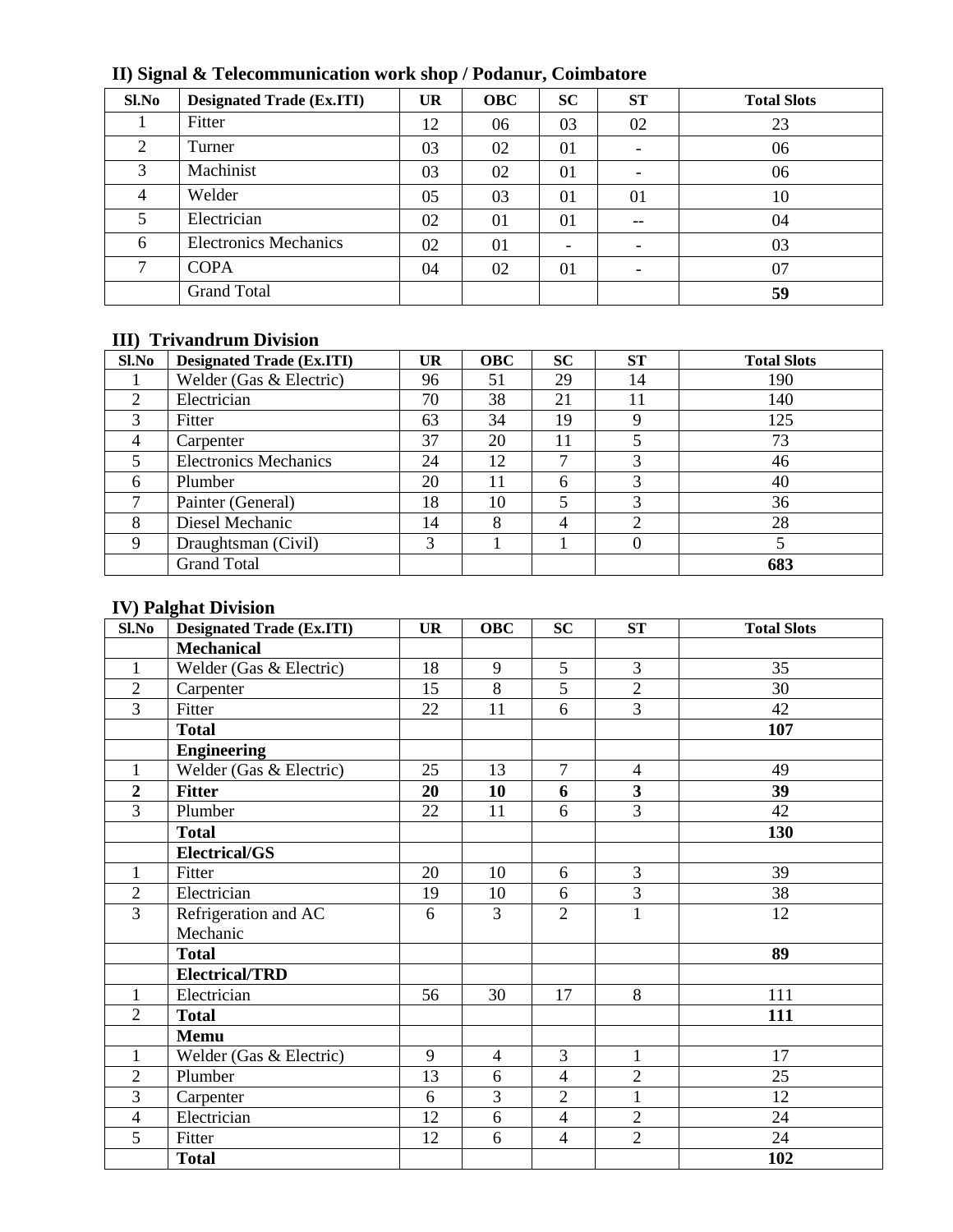| <b>Signal &amp; Telecommunication</b> |    |  |     |
|---------------------------------------|----|--|-----|
| Fitter                                | 16 |  | 32  |
| Electrician                           | 12 |  |     |
| Electronics information<br>Technology | 15 |  | 29  |
| <b>Electronics Mechanics</b>          |    |  |     |
| <b>Instrument Mechanic</b>            | 10 |  | 20  |
| <b>Total</b>                          |    |  | 127 |
| <b>Grand Total</b>                    |    |  | 666 |

#### **V) SALEM DIVISION**

#### **Diesel Loco Shed / Erode under Salem Division:**

| Sl.No                  | <b>Designated Trade (Ex.ITI)</b> | <b>UR</b> | <b>OBC</b> | <b>SC</b> | <b>ST</b>         | <b>Total Slots</b> |
|------------------------|----------------------------------|-----------|------------|-----------|-------------------|--------------------|
|                        | Electrician                      |           |            | ◠         |                   |                    |
| ി                      | Wireman                          | δ         | 4          | 2         |                   |                    |
| $\mathbf{\mathcal{R}}$ | Diesel Mechanic                  | Ω         | 4          | ာ         |                   |                    |
|                        | Fitter                           |           | 3          |           |                   | 10                 |
|                        | Welder (Gas & Electric)          | ς         | 3          |           |                   | 10                 |
|                        | Turner                           | 3         |            |           | 0                 |                    |
|                        | Machinist                        | 2         |            |           | $\mathbf{\Omega}$ |                    |
| 8                      | Carpenter                        | 3         |            |           | $\Omega$          |                    |
|                        | <b>Grand Total</b>               |           |            |           |                   | 80                 |

#### **Carriage Wagon/ Erode under Salem Division:**

| Sl.No | <b>Designated Trade (Ex.ITI)</b> | UR. | OBC | SС | CТ<br>JІ | <b>Total Slots</b> |
|-------|----------------------------------|-----|-----|----|----------|--------------------|
|       | Fitter                           |     |     |    |          |                    |
|       | Welder (Gas & Electric)          | 10  |     |    | ∸        |                    |
|       | Carpenter                        |     |     |    |          |                    |
|       | Grand Total                      |     |     |    |          |                    |

#### **Electric loco Shed / Erode under Salem Division**:

| Sl.No | <b>Designated Trade (Ex.ITI)</b> | <b>UR</b> | <b>OBC</b> | <b>SC</b> | <b>ST</b> | <b>Total Slots</b> |
|-------|----------------------------------|-----------|------------|-----------|-----------|--------------------|
|       | Fitter                           | 12        | h          |           |           |                    |
|       | Electrician                      |           |            |           | ⌒         |                    |
|       | <b>Electronic Mechanic</b>       |           |            |           | $-$       |                    |
|       | Welder (Gas & Electric)          |           |            |           |           |                    |
|       | Turner                           |           |            |           | $- -$     |                    |
|       | Machinist                        |           |            |           | $- -$     |                    |
|       | Advance Welder                   |           |            |           | $-$       |                    |
|       | <b>Grand Total</b>               |           |            |           |           | 70                 |

## **Ministerial and General Admin**

| Sl.No | <b>Designated Trade (Ex.ITI)</b> | UR | OBC | SС | $C^{\mathsf{T}}$<br>OЦ | <b>Total Slots</b> |
|-------|----------------------------------|----|-----|----|------------------------|--------------------|
|       | COPA                             |    |     |    |                        |                    |
|       | <b>PASSA</b>                     |    |     | ∸  |                        |                    |
|       | Grand Total                      |    |     |    |                        |                    |

The number of training Slots shown in this Notification are provisional and the same are liable to increase or decrease depending upon the actual needs of the Administration at the time of finalization of the selection and the Administration reserves the right to modify them. The Slots reserved for SC/ST/OBC/PwBD/Ex-servicemen are as per the statutory requirement in the respective categories.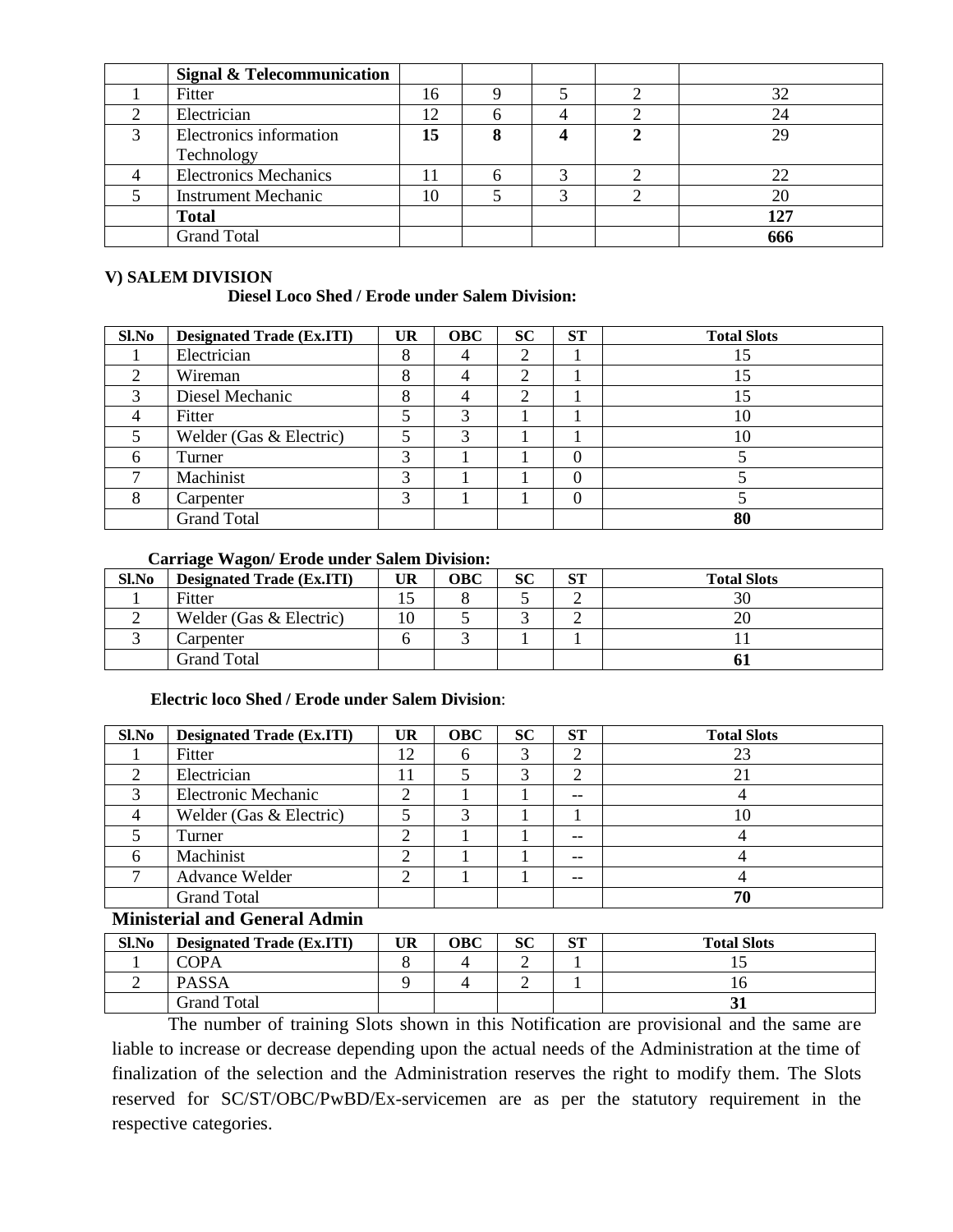### **Eligibility of Person with Benchmark Disabilities Candidates (PwBD):**

4% of Act Apprentices to be trained are reserved for Person with Benchmark Disability persons under the following physical standards as per the provisions of Schedule-II of Apprenticeship manual and Railway Boards letter no.E(MPP)2003/6/14 dated:09/12/2003. 1% each to VI,HI/HH,LD and MD categories. Training in the Relevant Trade will subject to Permissible Disability. A physically handicapped person who wants to avail the benefits of reservation would have to submit disability certificate issued by the Central/State Government.

### **Ex-Servicemen**

There will be a reservation of 3% for Ex-servicemen and children of serving Soldiers/Officers

# **The reservation provided for PwBD and Ex-Servicemen Quota candidates is to be adjusted in the appropriate category viz UR/OBC/SC/ST to which they belong.**

#### **Definition of Disabilities:**

1.(a) Blindness: Blindnees refers to a conditions where a person suffer from any of the following conditions namely (i) total absence of sight (ii) visual acuity not exceeding 6/60 or 20/200(sneilen) to the better eye with

Or

(iii) Limitation of the field of vision subtending an angle of 20 degree or

(b) Low vision: Person with low vision means a person with impairment of visual functioning even after treatment or standard refractive corrections but who uses or is potentially capable of using vision for the planning or execution of a task with appropriate assistive device

(ii) Hearing impairment: Hearing impairment means loss of sixty better ear in the conversational range of frequencies Hearing impairment include persons who are deaf and dumb.

(iii) (a) Loco motor disability: Loco motor disability means disability of the muscles leading to substantial restriction of the movement of the limbs or

(b) Cerebral Palsy: Cerebral Palsy means a group of non-progressive condition of a person characterized by abnormal motor control posture resulting from brain insult or in the prenatal, peri-natal or infant period of development.

(a) All the cases of orthopedically handicapped persons would be covered under the category of Loco motor disability of cerebral palsy

### **Disability Certificate;**

A physically handicapped person who wants to avail the benefit of reservation would have to submit disability certificate issued by the Competent Medical Authority of Central or State Governments.

### **1. Minimum Academic /Technical Qualification as per the Apprentices Act, 1961**

a) Must have passed  $10^{th}$  class examination under  $10 + 2$  system or its equivalent with minimum 50% marks in aggregate. For the calculation of percentage of matriculation, the marks obtained by the candidates in all subjects will be reckoned and not on the basis of marks of any subject or group of subjects like best of five etc. The candidates from Board of Secondary Education Andhra Pradesh, Board of Public Examination, Kerala etc, **Administration will take midpoint of range of grades obtained by the candidates. After obtaining midpoints of all the attempted subjects according to grades awarded, average will be calculated treating each subject is out of 100 marks as there is no standard method or multiplying factor for calculation of average of matriculation for such Boards.**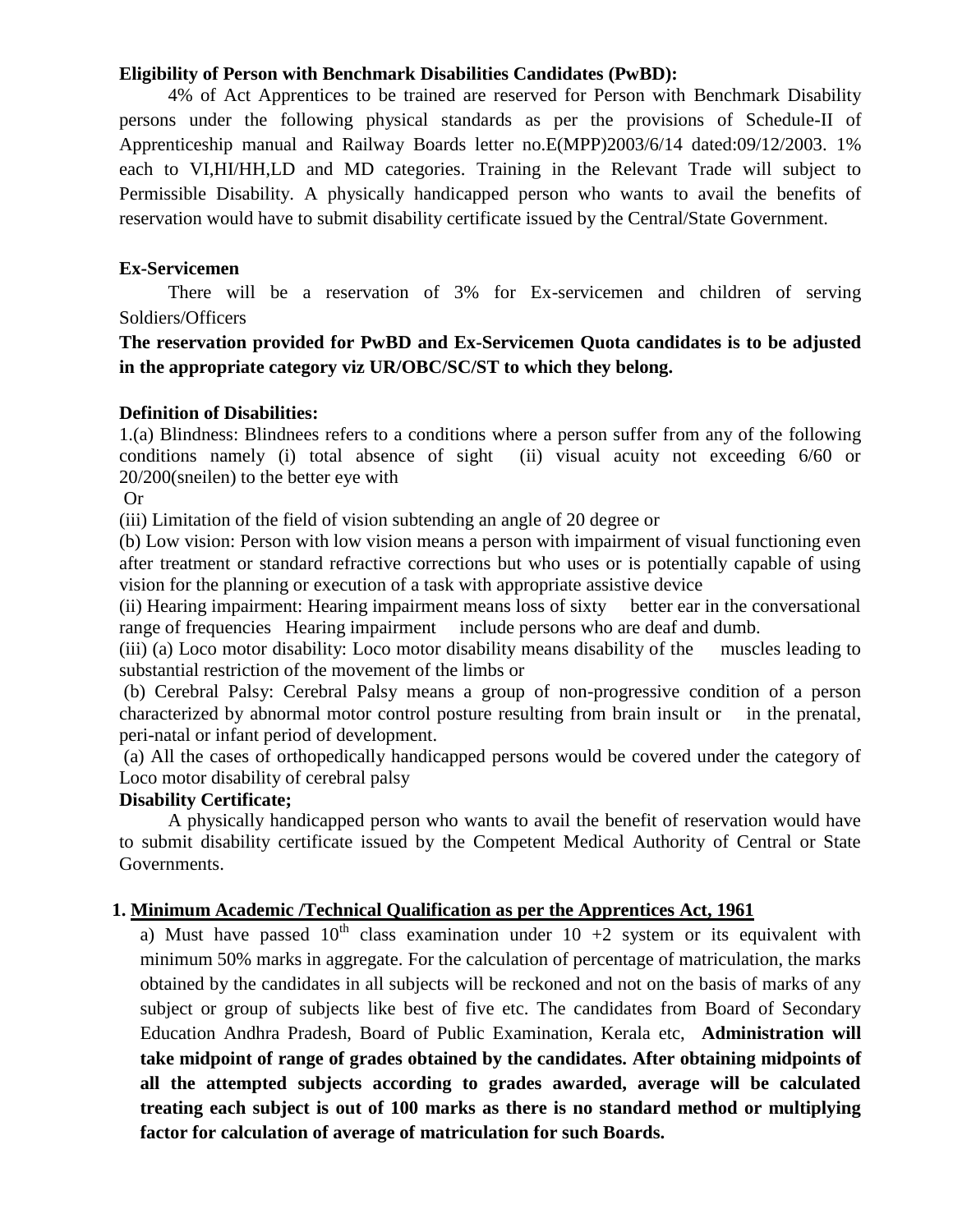- b) Must have passed ITI Course in relevant trades from a recognized institution. For the calculation of percentage of ITI marks, the average marks mentioned in consolidate statement of marks of all semesters of the trade applied/Marks mentioned in the provisional National Trade Certificate issued by NCVT/SCVT will only be reckoned.
- c) Must have passed  $+2$  Std under  $10 + 2$  system with Science (Physics, Chemistry & Biology) for MLT Candidates (Merit list will be based on marks obtained in Std.XII  $(+2)$ )

 **Note**: Minimum 50% marks in SSLC not applicable for SC/ST/PwBD candidates. Candidates with higher qualifications viz. Diploma/Degree and Course completed Act Apprentices are not eligible to apply. In respect of ITI quota, they will be trained in which they are in possession of ITI certificate. This notification is purely for giving Apprenticeship Training and not for employment.

## **2. Age Limit (as on the date of notification ):-**

The candidates should have completed 15 Years of age and should NOT have completed 22 /24 Years for Freshers /Ex-ITI, MLT Respectively.

The upper age limit is relaxable by 3 Years for the OBC candidates, 5 Years for the SC/ST candidates and 10 Years for the Person with Benchmark Disabilities (PwBD)

# **3. Processing fee (Non-Refundable)** `**100/-:**

Fee (Non-Refundable)  $\bar{\tau}100$ ) is to be paid through ONLINE MODE. No fee is required to be paid by SC/ST/PwBD/Women candidates. No request of refund of fee once remitted by the candidate will be entertained by the Administration under any circumstances.

# **4. The period of Apprenticeship Training and stipend**

Selected candidates will be engaged as apprentices and they will have to undergo apprenticeship training as prescribed under Apprenticeship Act & rules.

| N <sub>0</sub> | <b>Trade</b>                     | <b>Training</b><br>Period<br>of | <b>Period of Training Ex-ITI</b> |
|----------------|----------------------------------|---------------------------------|----------------------------------|
|                |                                  | (Freshers)                      |                                  |
|                | Fitter                           | 2 Years                         |                                  |
| 2              | Medical Laboratory Technician    | 1 Year Three Months             |                                  |
|                | (Radiology, Pathology<br>and     |                                 |                                  |
|                | Cardiology)                      |                                 |                                  |
| 3              | Fitter, Carpenter, Electrician,  |                                 | 1 Year                           |
|                | Painter, Turner, Machinist,      |                                 |                                  |
|                | Wireman, Welder, Advance         |                                 |                                  |
|                | Welder, Electronics Mechanic     |                                 |                                  |
|                | Plumber, Draughtsman Civil,      |                                 |                                  |
|                | Instrument Mechanic, Electronics |                                 |                                  |
|                | Information Technology,          |                                 |                                  |
|                | Refrigeration and AC Mechanic    |                                 |                                  |
|                | and COPA/PASSA                   |                                 |                                  |
| $\overline{4}$ | Diesel Mechanic                  |                                 | 2 Years                          |

They will be paid stipend during the training as prescribed.

## **5. Mode of Selection**:

 Selection will be on the basis of merit list prepared in respect of all the candidates who apply against the notification. The merit list will be prepared on the basis of percentage of marks in matriculation (with minimum 50% aggregate marks) + ITI marks in the trade in which Apprenticeship is to be done. The panel will be on the basis of simple average of marks in the matriculation and ITI.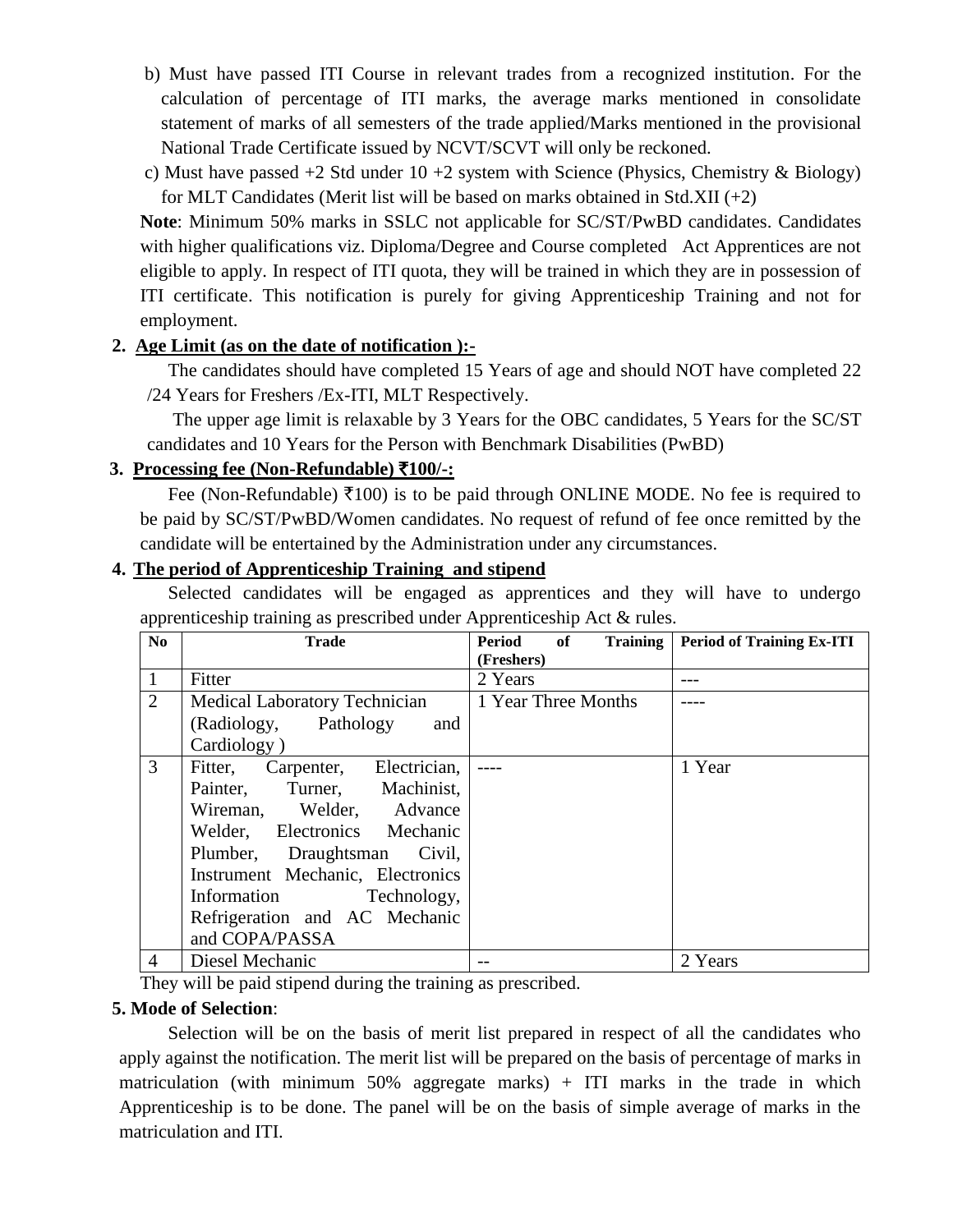MLT Candidates , the merit list will be based on marks obtained in Std.XII (Science Stream)

### **6. Standard of Physical Fitness for Training:**

Selected Candidates shall have to bring Medical Certificate at the time of document verification in the prescribed format as per Apprentices Act, 1961 and Para 4 of Apprenticeship rules, 1992 (as amended from time to time).

The Medical Certificate should be signed by Government Authorised Doctor (Gaz.), not below the rank of Asst. Surgeon of Central/State Govt Hospital.

### **7. Mode of communication:**

All communication from the Administration will be sent by SMS or e-mail only and selected/Eligible candidates list will be uploaded in Southern Railway Website. Candidates should maintain the same mobile number  $\&$  e-mail ID till the selection is completed and Administration will not be responsible for non-receipt of communication due to change in mobile number or e-mail ID

### **8. Engagement & Contract:**

The Selected candidates shall be engaged in the unit of their choice subject to the extent of vacancies and they may have to be engaged in other units coming under the jurisdiction if so warranted by the Administrative requirement.

The selected ITI/Non-ITI (Freshers) candidates have to execute a contract of apprenticeship under the Apprentices Act 1961 and if such candidate is minor, his Guardian can execute the prescribed contract as per the guidelines of Regional Director of Apprenticeship Training concerned. In the event of selection the candidates should register his/her details in the Apprenticeship portal /Website http;//apprenticeship.gov.in – Apprenticeship – candidates Registration and report at concerned units with apprenticeship Registration ID

There is NO GUARENTEE OF EMPLOYMENT and their contract of apprenticeship will be terminated on completion training. However 20% of the vacancies in case of Direct Recruitment through RRCs will be filled giving preference to Course completed Act Apprentices.

## **IMPORTANT INSTRUCTIONS:**

1. The decision of the Railway administration in all matters relating to eligibility, acceptance or rejection of the applications and mode of selection shall be final.

2. Imparting Training in Railway will not confer any right to the candidates for their absorption in Railway after successful completion of training.

3. CANVASSING IN ANY FORM WILL DISQUALIFY THE CANDIDATURE AND NO CORRESPONDENCE WILL BE ENTERTAINED IN THE MATTER.

4. Candidature of the candidate shall be cancelled if he/she fails to produce the required original testimonials for verification or any other discrepancy noticed.

5. Before applying, the candidates should ensure that he/she fulfils the eligibility and other criteria. If erroneously engaged, such candidates shall be summarily dismissed without notice at any stage.

6. The Railway administration do not undertake any responsibility for sending reply to the candidates not selected or not called for. No correspondence in respect of the application submitted shall be entertained or replied by this office to any individual or organization.

7. System generated registration number is the candidate's individual Registration ID.

8. No daily allowance / conveyance allowance or travelling allowance will be paid to the candidates called for document verification.